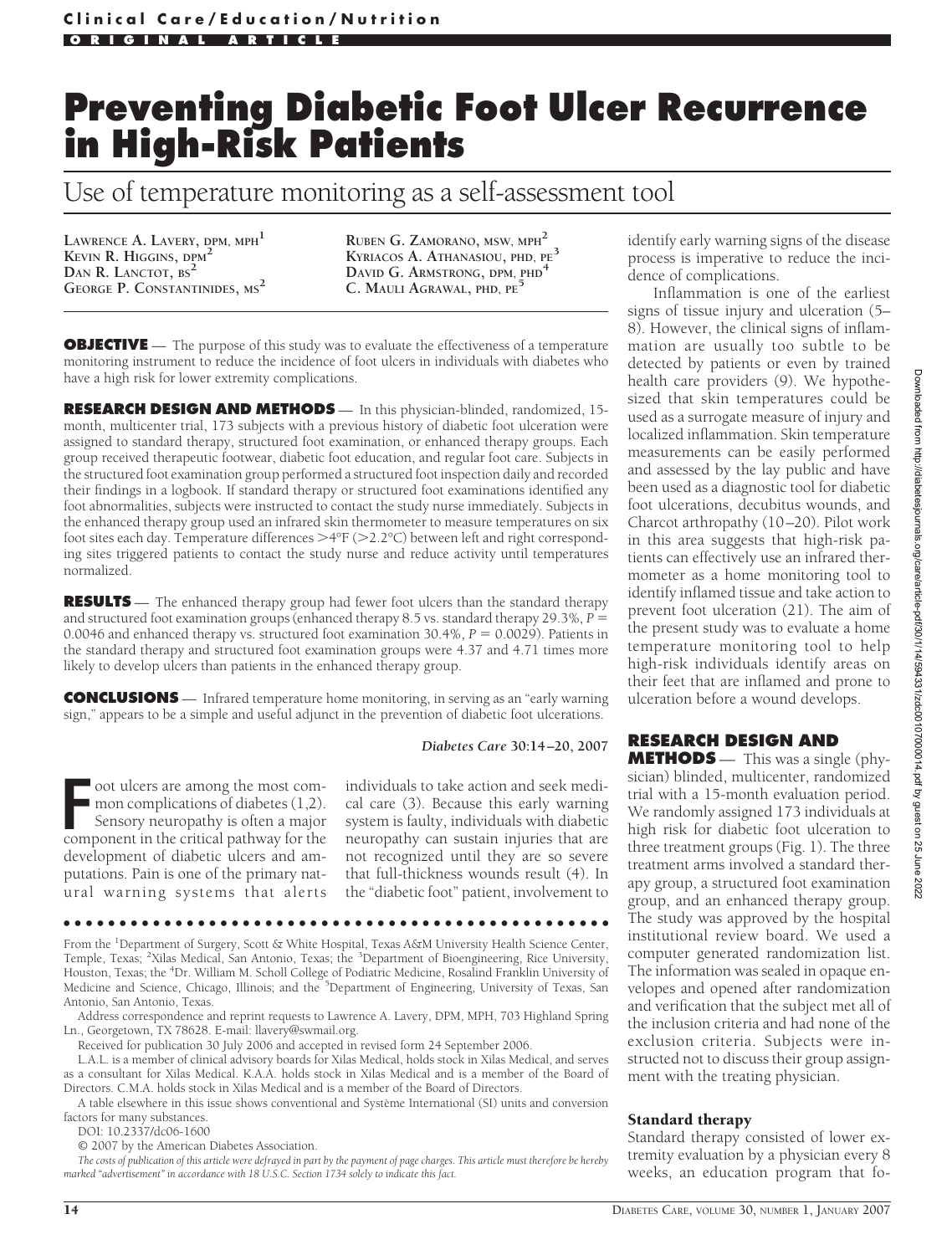

Figure 1—*Study enrollment schematic.*

cused on foot complications and self-care practices, and therapeutic insoles and footwear. The treating podiatrist evaluated the shoes and insoles during regularly scheduled clinic visits and determined whether any components of the shoes or insoles needed to be replaced or repaired. The education segment of training was provided by a videotape that addressed the etiology of diabetic foot ulcers, risk factors, self-care practices, and early warning signs of diabetic foot disease. In addition, all study participants were provided with a pedometer to record their daily activity in a logbook.

Patients were advised to inspect their feet daily. If patients identified an area of concern on their foot, they were instructed to contact the study nurse. The nurse then scheduled an appointment with a study investigator without divulging the treatment group assignment. Patients were asked not to discuss their treatment group assignment with the treating physician.

#### Structured foot examination

Patients assigned to this treatment group received standard therapy in addition to training to conduct a structured foot inspection twice a day with the assistance of a mirror to see the bottom of the foot. The objective of the examination was to identify redness, discoloration, swelling, and local warmth by palpation. Patients recorded normal and abnormal observations in a logbook with pictorial representations of both feet and a checklist of the elements to be included in the selfexamination. The intent of the logbook was to go beyond customary education and recommendations for selfinspection and provide a structured protocol for evaluation. In addition, the logbook provided verification that the examination was performed. If the patient identified any abnormalities, he or she was instructed to contact the study nurse.

#### Enhanced therapy

In addition to measures implemented in the standard therapy group, patients assigned to the enhanced therapy group were taught to use a digital infrared thermometer (TempTouch; Xilas Medical, San Antonio, TX) to measure and record temperatures on each foot. To standardize training, a videotape was used to teach subjects how to use the infrared thermometer. The study nurse had each subject demonstrate the correct use of the temperature device. Subjects recorded foot temperatures in a logbook with pictorial representations of the top and bottom of both feet and six sites to measure temperatures: the great toe, the first, third, and fifth metatarsal head region, the midfoot, and the heel. Subjects who had undergone amputation at the standard evaluation sites were given alternative sites on the basis of the site of their previous amputation. If skin temperatures were elevated by  $>4^{\circ}F(2.2^{\circ}C)$  compared with the corresponding site on the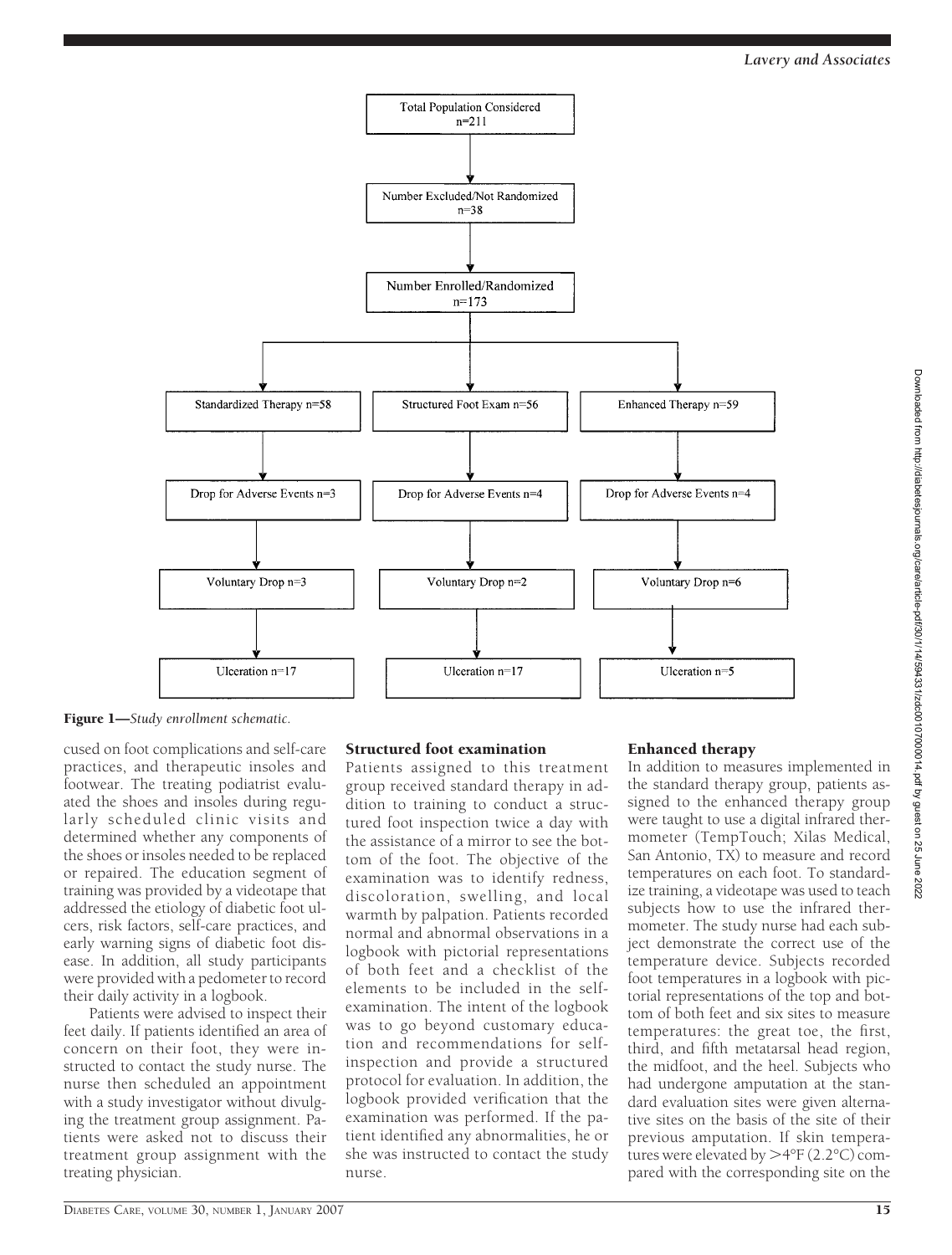#### *Preventing diabetic foot ulcer recurrence*

opposite foot for two consecutive days, subjects were instructed to contact the research nurse and decrease their activity until temperatures normalized.

### Infrared dermal thermometer

The thermometer is equipped with a "touch sensor" tip that detects contact with skin. Thus, to operate the device, the user places the tip of the device on the skin, which then automatically triggers a temperature measurement and displays it on a liquid crystal display screen. The thermometer has a gooseneck design, which allows the user to reach any point on the bottom or sides of the foot.

#### Inclusion and exclusion criteria

To be included in the study, subjects were required to be 18–80 years of and to have a history of foot ulceration, a diagnosis of diabetes, the ability to provide informed consent, and ankle-brachial indexes  $\geq$ 0.70. Subjects were excluded if they had open ulcers or open amputation sites, active osteoarthropathy, severe peripheral vascular disease, foot infection, dementia, or other conditions that would preclude active participation based on the investigator's judgment.

#### Outcomes and clinical assessment

The primary outcome was foot ulceration, which was defined using previously established criteria (22,23). A questionnaire was administered at the conclusion of the study to evaluate self-reported daily use of prescribed shoes and insoles. An ordinal scale was used to determine whether patients wore therapeutic shoes  $\leq 4$  h,  $4-8$ h,  $>8-12$  h, or  $>12$  h each day. The neurological assessment consisted of vibratory perception threshold and 10-g monofilament testing using previously described methods (24–26). When assessing monofilament results, we recorded the number of sites missed of 10 sites tested on each foot. The vascular assessment consisted of palpation of foot pulses, noninvasive Doppler, and anklebrachial indexes.

## Sample size justification

Sample size was calculated on the basis of the proportion of study patients we expected to develop ulcers during the 15 month treatment period. These reulceration estimates are based on a previous randomized trial (20) and reports of reulceration in high-risk patients (3–5). We expected that 9% of subjects in the enhanced treatment group would de-

velop ulcers during the evaluation period  $(P<sub>o</sub> = 0.09)$  and that 30% of subjects who received standard therapy would develop foot ulcers. A power of 0.8 was chosen to yield a sample size of 55. We expected a 10% dropout rate. Therefore, we planned to enroll 60 subjects in each group to have 55 subjects complete the study in each treatment arm.

# Analysis plan

To make between-group comparisons on continuous-type variables, we used ANOVA for independent samples. For all exposures, an odds ratio (OR) with a 95% CI was identified. For all analyses, we used  $\alpha = 0.05$ . We evaluated the data using a last observed carried forward intent-to-treat approach (27).

We used a Kaplan-Meier survival analysis to compare the time to develop a foot ulcer by treatment group. We used three statistical tests to examine whether the three treatments were different. First, an overall test was done. Then we used a pairwise comparison, and finally a test for trend was performed. We used the logrank test, provided in SPSS 10 in the analysis. We used the Pearson  $\chi^2$  statistic based on the cell counts of ulcer status versus treatment (standard therapy, structured foot examination, and enhanced therapy) to evaluate the effect of the interventions on incident foot ulceration.

**RESULTS** — All of the study participants had a history of a foot wound and sensory neuropathy with loss of protective sensation. There were no significant differences in age, duration of diabetes, history of partial foot amputation, severity of sensory neuropathy, or activity level among the three treatment groups. Descriptive characteristics of this population are detailed in Table 1. Data are reported as means  $\pm$  SD.

A Kaplan-Meier survival analysis was performed to evaluate the time to ulcerate by treatment group (Fig. 2). Subjects were censored when an ulcer developed or if they left the study for other reasons*.* There was a statistically significant overall difference between the times to develop ulcers by treatment groups using the log-rank test  $(P = 0.011)$ . Simultaneous pairwise comparisons using the log-rank test showed no difference between standard therapy and structured foot examination  $(P = 0.910)$ . However, enhanced therapy was significantly different from both standard therapy  $(P = 0.0059)$  and structured foot examination ( $P = 0.0055$ ). From the

test for trend, there was a statistically significant trend of survival with the enhanced therapy being superior over the standard therapy or structured foot examination  $(P = 0.0107)$ .

The incidence of foot ulceration during the 15-month evaluation period was essentially identical in the standard therapy (29.3%) and structured foot examination (30.4%) treatment arms. There was a  $>$ 4-fold decrease in the risk of developing foot ulceration in subjects in the enhanced therapy group (8.5%) compared with the standard therapy group (OR 4.48[95% CI 1.53–13.14], *P* - 0.008) and structured foot examination  $group (4.71 [1.60–13.85], P = 0.0061).$ 

Not surprisingly, adherence to prevention practices was a pivotal factor in ulcer prevention. In the enhanced therapy group, patients who were compliant with recording foot temperatures at least 50% of the time were significantly less likely to develop a foot ulcer (OR 50.0,  $P < 0.001$ ). Of patients in the enhanced therapy group who developed foot ulcers, 80% did not comply with temperature assessment. However, of patients who did not develop an ulcer in the enhanced therapy group, 92% recorded their foot temperatures at least half the time. Among patients in the structured foot examination group, there was no difference in compliance with recording daily foot inspections in patients who developed ulcers (47.1%) and those who did not  $(43.6\%; P = 0.81).$ 

In addition, self-reported adherence with wearing therapeutic shoes and insoles was high in all three treatment arms (Table 1). There was no significant difference in subjects who wore therapeutic shoes and insoles at least 8 h/day among treatment groups (standard therapy 89.5%, enhanced therapy 83.0%, and structured foot examination 73.2%; *P* 0.071) (Table 1)

Enhanced therapy patients used the temperature monitoring device as a trigger to contact the study nurse, and they identified "areas of concern" more frequently than patients in other treatments arms who relied on visual signs. Significantly more patients in the enhanced therapy group contacted the study nurse for concerns of foot problems than patients in the standard therapy  $(P = 0.030)$ or structured foot examination groups  $(P = 0.026)$  (Table 2). Thirty-one subjects in the enhanced therapy group contacted the study nurse. In addition, 7 more patients did not contact the study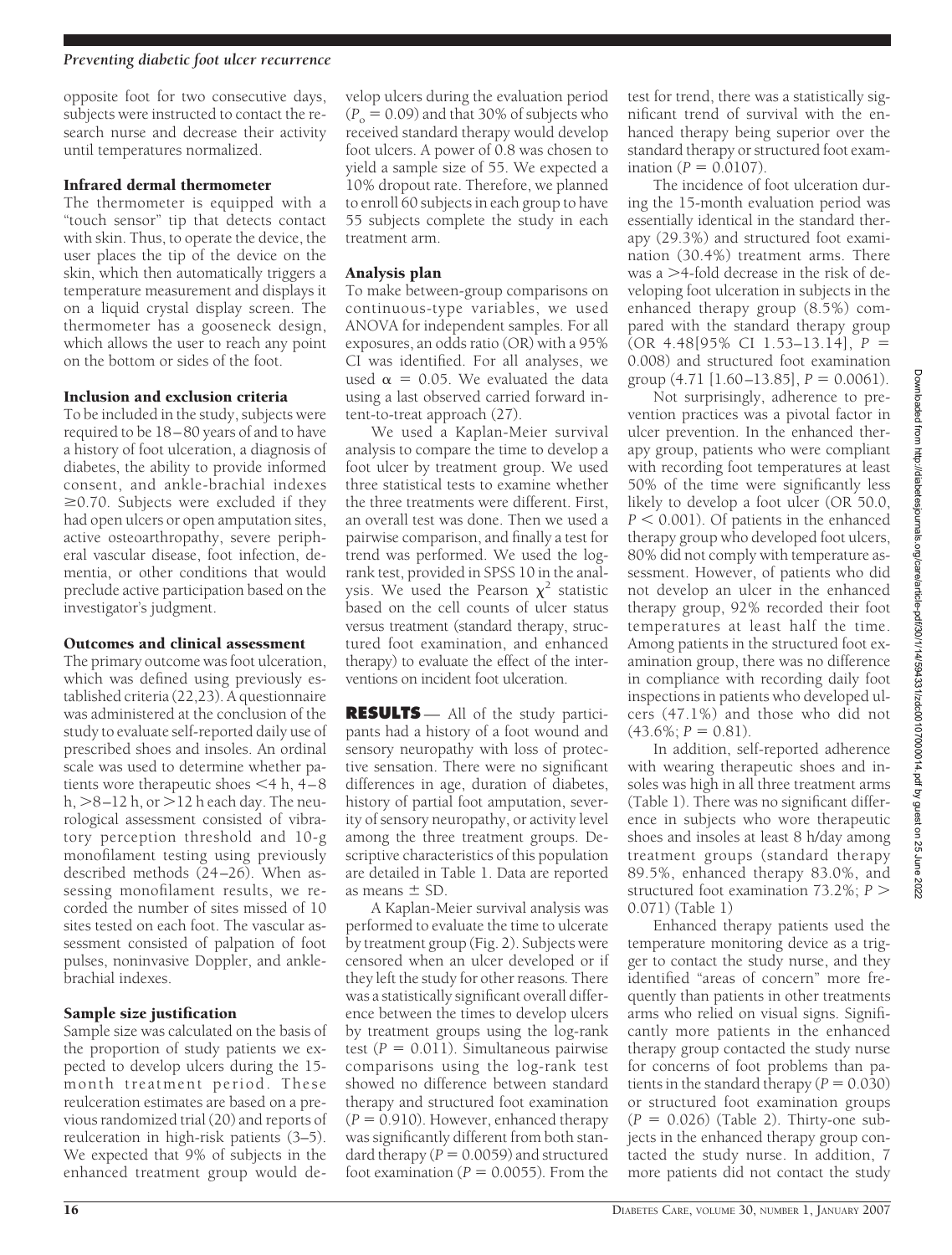#### *Lavery and Associates*

#### **Table 1—***Patient characteristics*

| Subject population                             | Standard therapy          | Enhanced therapy         | Structured foot<br>examination |
|------------------------------------------------|---------------------------|--------------------------|--------------------------------|
| п                                              | 58                        | 59                       | 56                             |
| Age (years)                                    | $65.0 \pm 9.6 (41 - 80)$  | $65.4 \pm 9.3 (42 - 80)$ | $64.2 \pm 8.6$ (40-80)         |
| Sex (% male)                                   | 53.4                      | 55.9                     | 51.7                           |
| Race                                           |                           |                          |                                |
| Non-Hispanic white                             | 31(53.4)                  | 32 (54.2)                | 31(55)                         |
| Mexican American                               | 24(41.4)                  | 22(37.3)                 | 25(45)                         |
| African American                               | 3(5.2)                    | 3(5.1)                   | 2(4)                           |
| Type 2 diabetes                                | 56 (97)                   | 55 (93)                  | 53 (95)                        |
| Duration of diabetes (years)                   | $13.7 \pm 10.3$ (2-22)    | $12.7 \pm 9.7 (4 - 25)$  | $13.8 \pm 11.5(5-31)$          |
| Diabetes medication                            |                           |                          |                                |
| Oral                                           | 31(53.4)                  | 32 (54.2)                | 30(53.6)                       |
| Insulin                                        | 13(22.4)                  | 15(25.4)                 | 10(17.9)                       |
| Combination                                    | 10(17.2)                  | 11(18.6)                 | 12(21.4)                       |
| Diet                                           | 4(6.9)                    | 1(1.7)                   | 4(7.1)                         |
| Ulcer history and locations                    |                           |                          |                                |
| Hallux                                         | 7(12.1)                   | 4(6.8)                   | 8(14.3)                        |
| Toes                                           | 29(50.0)                  | 35(59.4)                 | 30(53.5)                       |
| Submetatarsal                                  | 21(36.2)                  | 17(28.8)                 | 21(37.5)                       |
| Midfoot to heel                                | 3(5.1)                    | 7(11.9)                  | 5(8.9)                         |
| Patients with a history of previous amputation | 18(31.0)                  | 13(22.0)                 | 14(25.0)                       |
| Amputation sites                               |                           |                          |                                |
| Toe                                            | 12(20.7)                  | 11(18.6)                 | 12(21.4)                       |
| Toe and metatarsal                             | 8(13.8)                   | 4(6.8)                   | 4(7.1)                         |
| Midfoot                                        | $\mathcal{O}$             | 2(3.4)                   | 2(3.6)                         |
| History of vascular surgery                    |                           |                          |                                |
| Lower extremity bypass                         | 3(5.2)                    | $\theta$                 | $\mathcal{O}$                  |
| Lower extremity angioplasty                    | $\mathcal{O}$             | $\mathcal{O}$            | 1(1.8)                         |
| Coronary artery bypass surgery                 | 2(3.4)                    | 1(1.7)                   | $\mathcal{O}$                  |
| Cardiac angioplasty                            | $\mathcal{O}$             | $\mathcal{O}$            | 2(3.6)                         |
| Lower extremity examination                    |                           |                          |                                |
| Neuropathy evaluation                          |                           |                          |                                |
| Semmes-Weinstein 10-g monofilament right       | $5.2 \pm 4.8$             | $5.3 \pm 4.7$            | $5.2 \pm 4.7$                  |
| Semmes-Weinstein 10-g monofilament left        | $4.7 \pm 4.3$             | $4.7 \pm 4.3$            | $4.7 \pm 4.3$                  |
| Vibration perception threshold right           | $41.8 \pm 9.8$ (14-50)    | $40.6 \pm 9.6$ (12-50)   | $40.6 \pm 8.6$ (14-50)         |
| Vibration perception threshold left            | $39.3 \pm 8.6$ (12-50)    | $38.6 \pm 8.1$ (11-50)   | $39.0 \pm 8.0$ (12-50)         |
| Foot deformity                                 |                           |                          |                                |
| Hallux rigidus                                 | 50 (86.2)                 | 51 (86.4)                | 46(82.1)                       |
| Hallux valgus                                  | 23(39.0)                  | 33 (55.0)                | 12(21.0)                       |
| Claw toe/hammer toe                            | 33 (56.0)                 | 41(69.0)                 | 41 (73.0)                      |
| Vascular examination                           |                           |                          |                                |
| Ankle-brachial index right                     | $1.1 \pm 0.4 (0.7 - 1.5)$ | $1.1 \pm 0.4$ (0.7-1.5)  | $1.1 \pm 0.6$ (0.8-2.0)        |
| Ankle-brachial index left                      | $1.2 \pm 0.5$ (0.7-1.7)   | $1.1 \pm 0.6$ (0.7-1.9)  | $1.2 \pm 0.6 (0.7 - 1.9)$      |
| Activity (steps per day)                       | $3,817 \pm 3,364$         | $3,489 \pm 2,706$        | $3,963 \pm 2,363$              |
| Footwear compliance                            |                           |                          |                                |
| Time prescribed shoes were worn (h)            |                           |                          |                                |
| $<$ 4                                          | 1(1.7)                    | 2(3.4)                   | $\mathcal{O}$                  |
| $4 - 8$                                        | 5(8.6)                    | 8(13.6)                  | 15(26.8)                       |
| $>8 - 12$                                      | 33(56.9)                  | 31(52.5)                 | 19(33.9)                       |
| >12                                            | 19(32.6)                  | 18 (30.5)                | 22(39.3)                       |

Data are means  $\pm$  SD (range) or *n* (%).

nurse when they observed elevated foot temperatures but decreased their activity based on pedometer activity data. When we compared the number of steps per day for the 3 days before and 3 days after an

elevated temperature was identified, on average, there was a 51.2% decrease in activity, representing an average reduction of  $1,725 \pm 1,784$  steps/day.

Based on inspection of their feet, sub-

jects in the structured foot examination group contacted the study nurse 18 times, and subjects in the standard therapy group contacted the study nurse 17 times. However, by the time patients in the stan-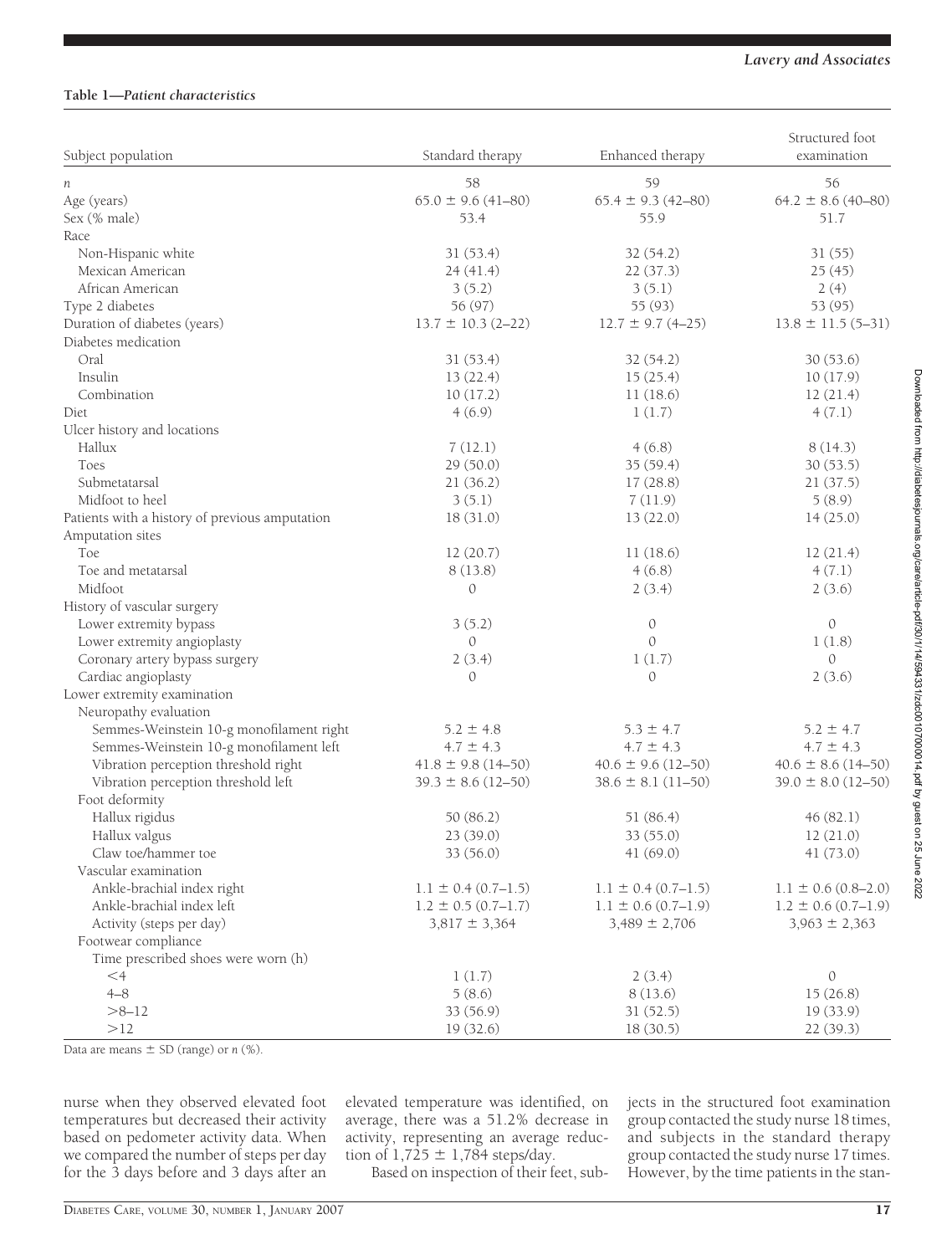*Preventing diabetic foot ulcer recurrence*



Figure 2—*Kaplan-Meier survival analysis of time to ulceration by treatment group. Kaplan-Meier survival analysis demonstrated a significantly longer time to ulcerate in the enhanced therapy group compared with the structured foot examination and standard therapy groups. The mean time to ulcerate was 429.5*  $\pm$  11.9 in the enhanced therapy group, 377.3  $\pm$  18.4 in the *structured foot examination group, and 378.5*  $\pm$  18.6 in the standard therapy group.

dard therapy and structured foot examination groups contacted the study nurse, usually a foot ulceration had already developed (structured therapy group 94.4%; structured foot examination group 100%).

**CONCLUSIONS** — Specialty diabetic foot clinics have been shown to reduce the incidence of ulceration and amputation in high-risk patients (2,28,29). Often these foot clinics provide protective shoes and insoles, foot-specific education, and advanced clinical care. These clinics usually deliver services that are well above the local community standard. However, even in specialty foot clinics, recurrence of diabetic foot ulcers is often very high, generally ranging from 25 to 80% per annum (30–33). In ideal circumstances, high-risk patients can only be evaluated in specialty clinics four to six times a year. Patients and their families must bridge the gap between examinations. Therefore, self-monitoring to identify areas on the foot that are injured is critical to prevent ulceration and lower extremity amputation.

Self-care may be the single most important factor in preventing complications in individuals with a high risk for diabetic foot ulceration (34–36). Patients and their families must be able to monitor the lower extremities to identify signs of disease and precursors to injury. The

medical community has, to date, failed to provide any practical, efficacious tool to help in this process. At most, clinicians encourage self-inspection and occasionally suggest that patients use a mirror to evaluate the bottom of the foot. Unfortunately, many diabetic patients with a high risk for ulceration cannot see their feet because of obesity, limited joint mobility, or visual impairment (37). As demonstrated in this study, most of the time, self-inspection skills are not effective in

identifying the subtle precursors to ulceration. By the time patients in this study were able to visualize areas of concern, it was too late, and an ulceration had already developed. The results of this study surprisingly suggested that structured self-inspection with the aid of a mirror provided no overt risk reduction compared with general diabetic foot education. The incidence of foot ulceration in the standard therapy and structured foot examination groups was similar to that in studies using "standard" prevention practices as described in this project (2,31,33).

The intervention in this study, namely home temperature monitoring, proved to be an effective approach to provide objective feedback, so patients could modify their activity and protect their foot before ulceration developed. The majority of study subjects were able to use the device as an early warning system and reduce their activity until temperatures normalized. Enhanced therapy patients used the temperature device to identify abnormalities more often than the other groups (standard therapy and structured foot examination patients) could by visual inspection or palpation alone. Overall, 88% of patients in the enhanced therapy group recorded their temperatures >50% of the time during the 15-month study period. Patients who developed ulcers did not comply with measuring their foot temperatures; four of five (80%) subjects who were assigned to use the temperature device and developed ulcerations did not

**Table 2—***Clinical outcomes, adverse events, and voluntary withdrawals*

| Outcomes                                                     | Standard<br>therapy | Enhanced<br>therapy | Structured foot<br>examination |
|--------------------------------------------------------------|---------------------|---------------------|--------------------------------|
| n                                                            | 58                  | 59                  | 56                             |
| Patients who contacted study nurse<br>after self-examination | 18(31.0)            | 31(52.5)            | 17(30.4)                       |
| Foot ulceration                                              | 17(29.3)            | 5(8.5)              | 17(30.4)                       |
| Withdrawal from study because of                             |                     |                     |                                |
| adverse events                                               |                     |                     |                                |
| Foot trauma                                                  | 1(1.7)              | 1(1.7)              | $\Omega$                       |
| <b>Fracture</b>                                              | $\Omega$            | 1(1.7)              | 2(3.6)                         |
| Death                                                        | 2(3.4)              | 1(1.7)              | $\Omega$                       |
| Osteomyelitis: no ulcer                                      | 0                   | $\left( \right)$    | 1(1.8)                         |
| Motor vehicle accident                                       | $\Omega$            | $\Omega$            | 1(1.8)                         |
| Myocardial infarction                                        | $\Omega$            | 1(1.7)              | $\Omega$                       |
| Voluntary withdrawal from study                              |                     |                     |                                |
| Too much to do                                               | 2(3.4)              | 6(10.2)             | 2(3.6)                         |
| Moved out of town                                            | 1(1.7)              | 0                   | $\Omega$                       |
| Data are $n$ $(\%)$ .                                        |                     |                     |                                |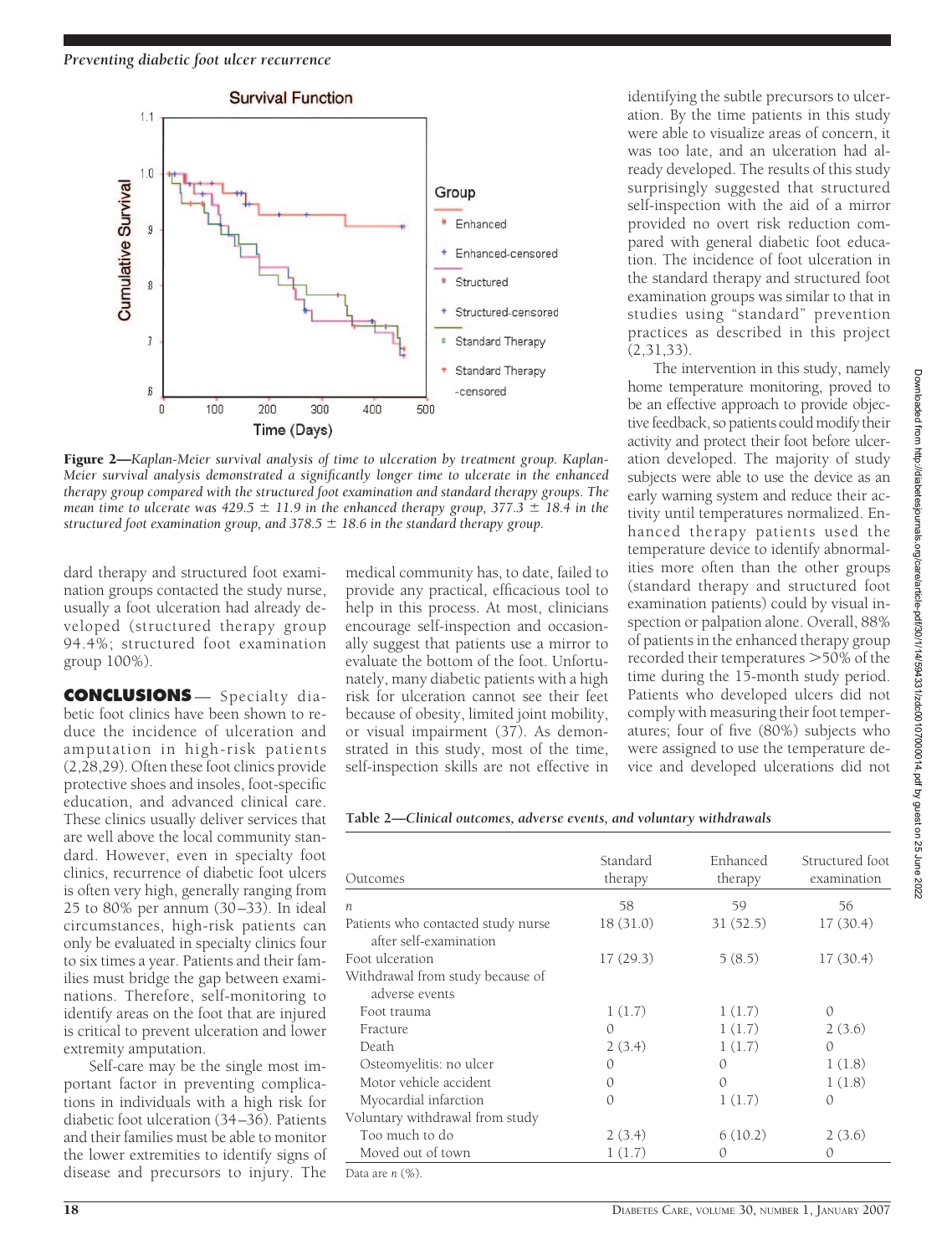adhere to their prescribed assessment regimen.

This study was successful in amalgamating observations from previous studies and putting them in the hands of high-risk subjects in the form of a simple, easy to use device. The vast majority of participants were able to comply with instructions and subsequently prevent foot ulcerations. The rates of compliance with this program seemed to be much higher than those for home blood glucose monitoring, for which the prevalence of noncompliance can be as high as two-thirds (38,39). Thus, the results of this study suggest that equipping individuals with diabetes at highest risk for foot ulceration with simple skin temperature devices may significantly reduce the risk for foot ulcers. In fact, just as with comprehensive general programs aimed to facilitate good glucose control (40), a regimen incorporating home temperature monitoring may allow individuals to monitor their "dose" of activity by checking their skin temperatures just as they might monitor their dose of insulin by checking their glucose. It seems likely that the cost benefit of home temperature monitoring might be much better than that for using glucose strips for home monitoring. In addition, a tool to adjust activity could help with the dilemma of exercising for better health versus the need to rest and protect the foot to avoid foot ulcers.

**Acknowledgments**— This project was supported by Grant R44DK54559 from the National Institute of Diabetes and Digestive and Kidney Diseases, National Institutes of Health.

#### **References**

- 1. Lavery LA, Armstrong DG, Wunderlich RP, Boulton AJM, Tredwell JL: Diabetic foot syndrome: evaluating the prevalence and incidence of foot pathology in Mexican Americans and non-Hispanic whites from a diabetes disease management cohort. *Diabetes Care* 26:1435–1438, 2003
- 2. Singh N, Armstrong DG, Lipsky BA: Preventing foot ulcers in patients with diabetes. *JAMA* 293:217–228, 2005
- 3. Brand PW: The insensitive foot (including leprosy). In *Disorders of the Foot and Ankle,* 2nd ed. Jahss M, Ed. Philadelphia, Saunders, 1991, p. 2170–2175
- 4. Armstrong DG, Lavery LA, Quebedeaux TL, Walker SC: Surgical morbidity and the risk of amputation due to infected puncture wounds in diabetic versus nondiabetic adults. *South Med J* 90:384–389, 1997
- 5. Brand PW: The diabetic foot. In *Diabetes*

*Mellitus, Theory and Practice,* 3rd ed. Ellenberg M, Rifkin H, Eds. New York, Medical Examination Publishing, 1983, p. 803–828

- 6. Benbow SJ, Chan AW, Bowsher DR, Williams G, Macfarlane IA: The prediction of diabetic neuropathic plantar foot ulceration by liquid crystal contact thermography. *Diabetes Care* 17:835–839, 1994
- 7. Manley MT, Darby T: Repetitive mechanical stress and denervation in plantar ulcer pathogenesis in rats. *Arch Phys Med Rehabil* 51:171–175, 1980
- 8. Stess RM, Sisney PC, Koss KM, Graf PM, Louie KS, Gooding GAW, Grunfield C: Use of liquid crystal thermography in the evaluation of the diabetic foot. *Diabetes Care* 9:267–272, 1986
- 9. Murff RT, Armstrong DG, Lanctot D, Lavery LA, Athanasiou KA: How effective is manual palpation in detecting subtle temperature differences? *Clin Podiatr Med Surg* 15:151–154, 1998
- 10. Frykberg RG, Armstrong DG, Giurini J, Edwards A, Kravette M, Kravitz S, Ross C, Stavosky J, Stuck R, Vanore J: Diabetic foot disorders: a clinical practice guideline: for the American College of Foot and Ankle Surgeons and the American College of Foot and Ankle Orthopedics and Medicine. *J Foot Ankle Surg* 39 (5 Suppl.):S1– S60, 2000
- 11. Armstrong DG, Lavery LA: Monitoring healing of acute Charcot's arthropathy with infrared dermal thermometry. *J Rehabil Res Dev* 34:317–321, 1997
- 12. Armstrong DG, Todd WF, Lavery LA, Harkless LB: The natural history of acute Charcot's arthropathy in a diabetic foot specialty clinic. *Diabet Med* 14:357–363, 1997
- 13. Wienert V, Sick H, zur Muhlen J: Local thermal stress tolerance of human skin. *Anasth Intensivther Notfallmed* 18:88–90, 1983 [article in German]
- 14. Jarcuskova D, Uhrik J: Evaluation of thermal conductivity and skin temperature in the treatment of leg ulcers. *Bratisl Lek Listy* 89:519–523, 1988 [article in Slovak]
- 15. Schubert V, Fagrell B: Postocclusive reactive hyperemia and thermal response in the skin microcirculation of subjects with spinal cord injury. *Scand J Rehabil Med* 23: 33–40, 1991
- 16. Schubert V, Perbeck L, Schubert PA: Skin microcirculatory and thermal changes in elderly subjects with early stage of pressure sores. *Clin Physiol* 14:1–13, 1994
- 17. Seymour RJ, Lacefield WE: Wheelchair cushion effect on pressure and skin temperature. *Arch Phys Med Rehabil* 66:103– 108, 1985
- 18. Kokate JY, Leland KJ, Held AM, G.L. H, Kveen GL, Johnson BA, Wilke MS, Sparrow EM, Iaizzo PA: Temperature-modulated pressure ulcers: a porcine model. *Arch Phys Med Rehabil* 76:666–673, 1995
- 19. Knox DM: Core body temperature, skin

temperature, and interface pressure: relationship to skin integrity in nursing home residents. *Adv Wound Care* 12:246–252, 1999

- 20. Patel S, Knapp CF, Donofrio JC, Salcido R: Temperature effects on surface pressure-induced changes in rat skin perfusion: implications in pressure ulcer development. *J Rehabil Res Dev* 36:189– 201, 1999
- 21. Lavery LA, Higgins KR, Lanctot DR, Constantinides GP, Zamorano RG, Armstrong DG, Athanasiou KA, Agrawal CM: Home monitoring of foot skin temperatures to prevent ulceration. *Diabetes Care* 27: 2642–2647, 2004
- 22. American Diabetes Association: Consensus Development Conference on Diabetic Foot Wound Care, 7–8 April 1999, Boston, Massachusetts (Position Statement). *Diabetes Care* 22:1354, 1999
- 23. Armstrong DG, Lavery LA, Harkless LB: Validation of a diabetic wound classification system: the contribution of depth, infection, and ischemia to risk of amputation. *Diabetes Care* 21:855–859, 1998 [see comments]
- 24. Young MJ, Breddy JL, Veves A, Boulton AJ: The prediction of diabetic neuropathic foot ulceration using vibration perception thresholds: a prospective study. *Diabetes Care* 17:557–560, 1994
- 25. Young MJ, Boulton AJ, MacLeod AF, Williams DR, Sonksen PH: A multicentre study of the prevalence of diabetic peripheral neuropathy in the United Kingdom hospital clinic population. *Diabetologia* 36:150–154, 1993
- 26. Armstrong DG, Lavery LA, Vela SA, Quebedeaux TL, Fleischli JG: Choosing a practical screening instrument to identify patients at risk for diabetic foot ulceration. *Arch Intern Med* 158:289–292, 1998
- 27. Armitage P, Berry G, Matthews JNS: *Statistical Methods in Clinical Research.* Oxford, U.K., Blackwell, 2002
- 28. Edmonds ME: Experience in a multidisciplinary diabetic foot clinic. In *The Foot in Diabetes.* Connor H, Boulton AJM, Ward JD, Eds. Chichester, John Wiley, 1987, p. 121–131
- 29. Edmonds ME, Blundell MP, Morns ME, Thomas EM, Cotton LT, Watkins PJ: Improved survival of the diabetic foot: the role of a specialized foot clinic. *Q J Med* 60:763–771, 1986
- 30. Uccioli L, Faglia E, Monticone G, Favales F, Durola L, Aldeghi A, Quarantiello A, Calia P, Menzinger G: Manufactured shoes in the prevention of diabetic foot ulcers. *Diabetes Care* 18:1376–1378, 1995
- 31. Mueller MJ, Sinacore DR, Hastings MK, Strube MJ, Johnson JE: Effect of Achilles tendon lengthening on neuropathic plantar ulcers: a randomized clinical trial. *J Bone Joint Surg* 85A:1436–1445, 2003
- 32. Chantelau E, Kushner T, Spraul M: How